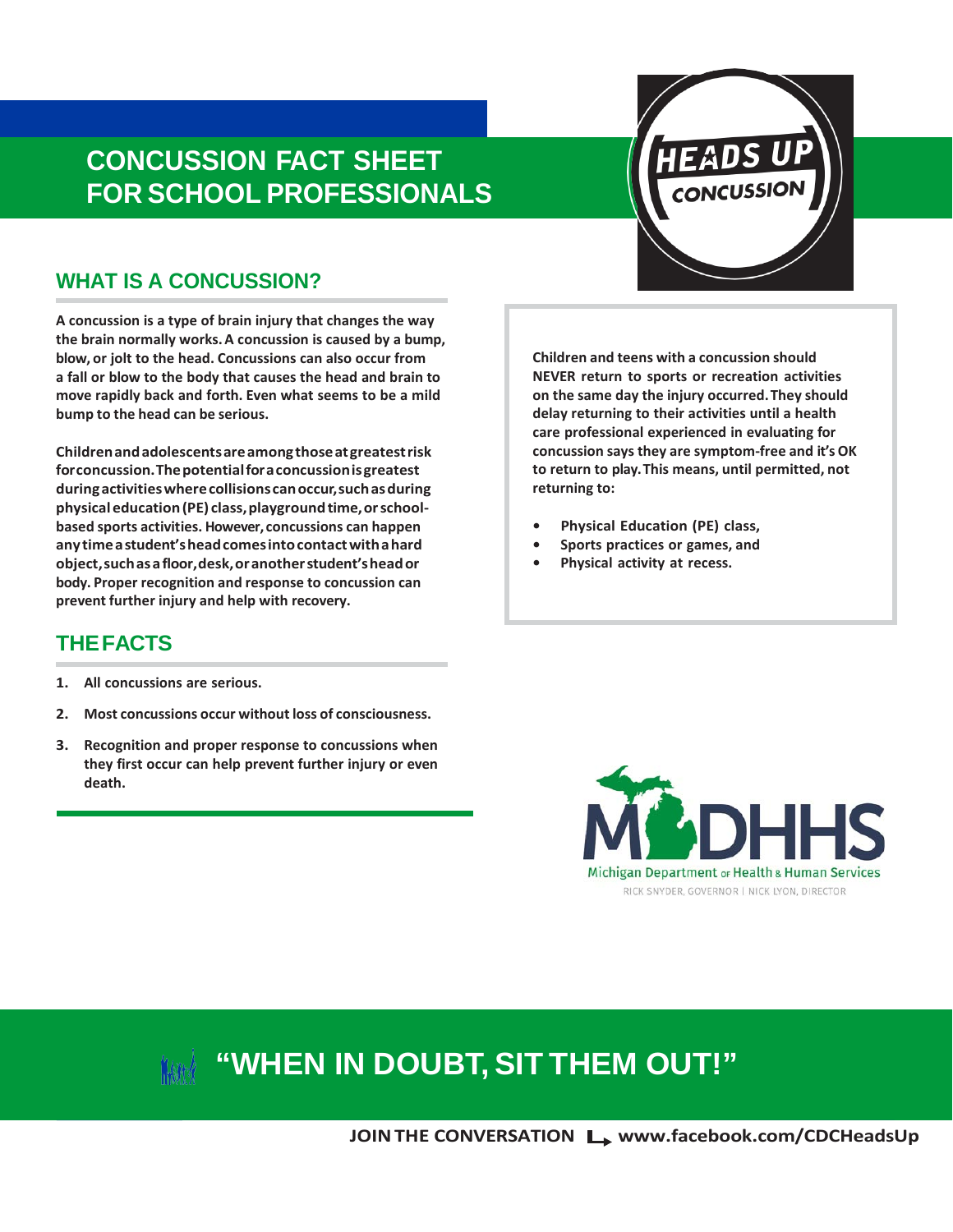### **HOWCAN I RECOGNIZE A CONCUSSION?**

**Teachers and school counselors may be the first to notice changes in their students.The signs and symptoms can take time to appear and can become evident during concentration and learning activities in the classroom.**

**Send a student to the school nurse, or another health professional, if you notice or suspect that a student has:**

**1. Any kind of forceful blow to the head or to the body that results in rapid movement of the head,**

### **AND**

**2. Any change in the student's behavior,thinking, or physical functioning. (See the signs and symptoms of concussion.**



### **DANGER SIGNS**

**Be alert for symptoms that worsen over time.Your child or teen should be seen in an emergency department right away ifs/he has:**

- **• One pupil (the black part in the middle of the eye) larger than the other**
- **• Drowsiness or cannot be awakened**
- **• A headache that gets worse and does not go away**
- **• Weakness,numbness,or decreased coordination**
- **• Repeated vomiting or nausea**
- **• Slurred speech**
- **• Convulsions or seizures**
- **• Difficulty recognizing people or places**
- **• Increasing confusion, restlessness, or agitation**
- **• Unusual behavior**
- **• Loss of consciousness (even a brief loss of consciousnessshould be taken seriously)**

### **WHATDO INEEDTOKNOWABOUT MYSTUDENTSRETURNINGTO SCHOOL AFTER A CONCUSSION?**

**Supporting a student recovering from a concussion requires a collaborative approach among school professionals, health care providers, and parents, as s/he may need accommodations during recovery. If symptoms persist, a 504 meeting may be called. Section 504 Plans are implemented when students have a disability (temporary or permanent) that affects their performance in any manner. Services and accommodations for students may include speech-languagetherapy,environmentaladaptations, curriculum modifications, and behavioral strategies.**

**Students may need to limit activities while they are recovering from a concussion. Exercising or activities that involve a lot of concentration,such as studying, working on the computer, or playing video games, may cause concussion symptoms (such as headache or tiredness) to reappear or get worse.**

#### **JOINTHE CONVERSATION [www.facebook.com/CDCHeadsUp](http://www.facebook.com/CDCHeadsUp)**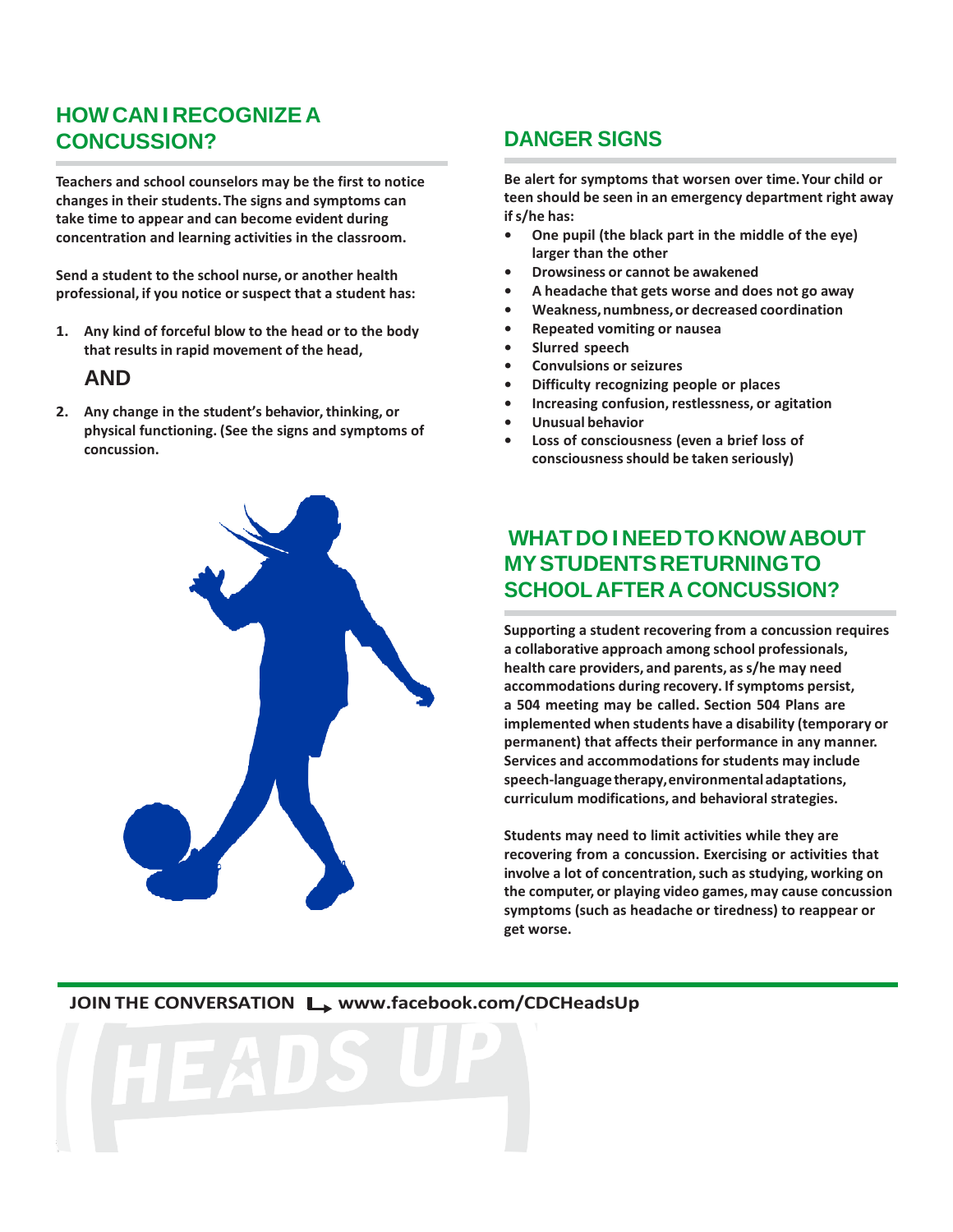## **WHATARETHESIGNSANDSYMPTOMSOFACONCUSSION?**

The signs and symptoms of concussion can show up right after an injury or may not appear or be noticed until hours or days after the injury. Be alert for any of the following signs or symptoms. Also, watch for changes in how the student is acting or **feeling, if symptoms are getting worse, or if the student just "doesn't feel right."**

### **SYMPTOMS REPORTED BY STUDENT:**

#### **EMOTIONAL:**

- **• Irritable**
- **• Sad**
- **• More emotional than usual**
- **• Nervous**

#### **THINKING/REMEMBERING:**

- **• Difficulty thinking clearly**
- **• Difficulty concentrating or remembering**
- **• Feeling more slowed down**
- **• Feeling sluggish, hazy, foggy, or groggy**

#### **SLEEP\*:**

- **• Drowsy**
- **• Sleeps less than usual**
- **• Sleeps more than usual**
- **• Has trouble falling asleep**

**\*Only ask about sleep symptoms if the injury occurred on a prior day**

#### **PHYSICAL:**

- **• Headache or "pressure" in head**
- **• Nausea or vomiting**
- **• Balance problems or dizziness**
- **• Fatigue or feeling tired**
- **• Blurry or double vision**
- **• Sensitivity to light or noise**
- **• Numbness or tingling**
- **• Does not "feelright"**

#### **SIGNS OBSERVED BY SCHOOL STAFF:**

- **• Appears dazed or stunned**
- **• Is confused about events**
- **• Answers questionsslowly**
- **• Repeats questions**
- **• Can't recall events prior to the hit, bump or fall**
- **• Can't recall events after the hit, bump or fall**
- **• Loses consciousness (even briefly)**
- **• Shows behavior or personality changes**
- **• Forgets class schedule or assignments**



**TO LEARN MORE GO TO >> [WWW.CDC.GOV/CONCUSSION](http://www.cdc.gov/CONCUSSION)**